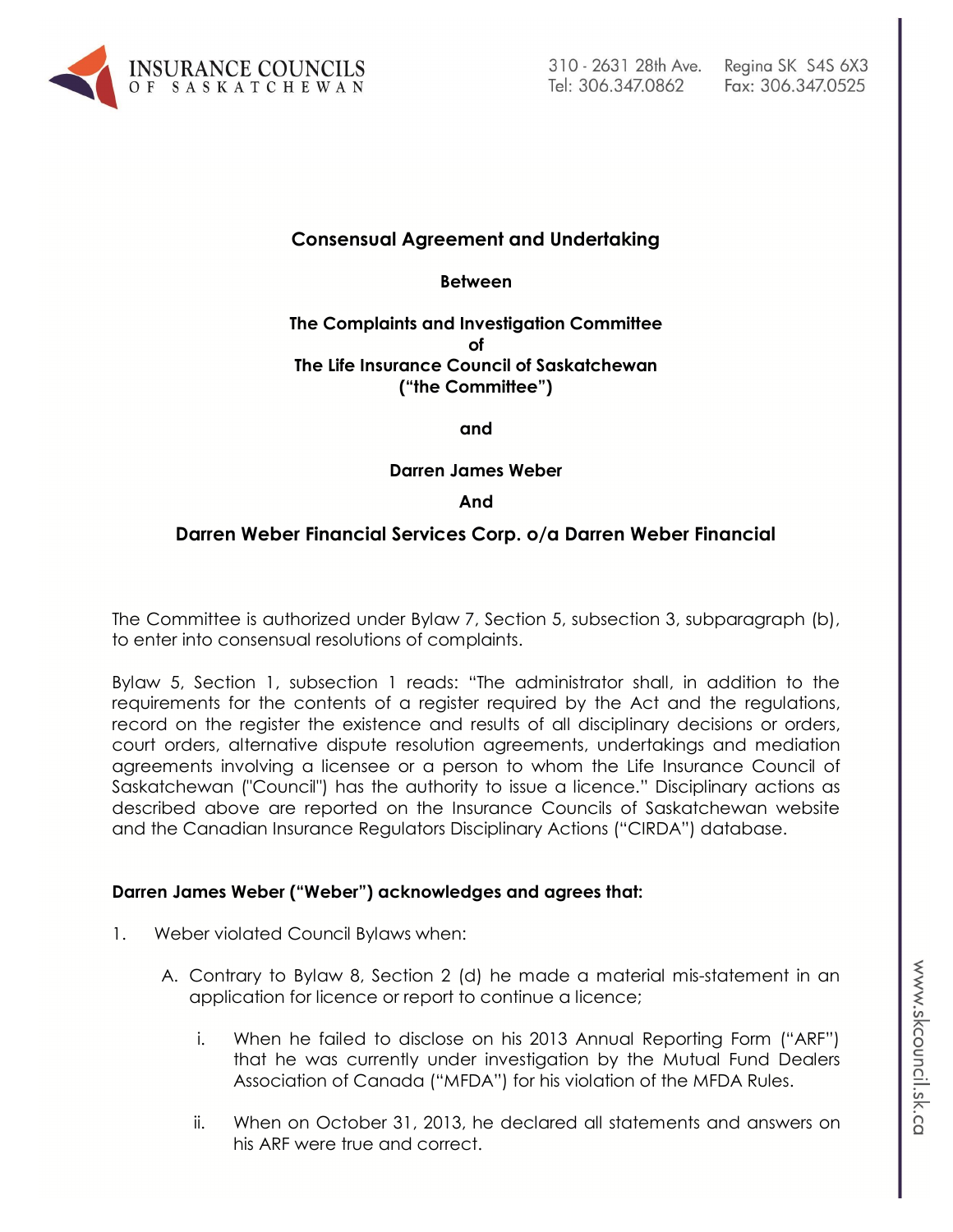## **Darren Weber Financial Services Corp. o/a Darren Weber Financial ("DWF") acknowledges and agrees that:**

- 2. DWF violated Council Bylaws when:
	- A. Contrary to Bylaw 8, Section 2 (d) it made a material mis-statement in an application for licence or report to continue a licence;
		- i. When it failed to disclose on the 2013 ARF that Weber as an officer, partner or director of DWF was under investigation by the MFDA for violation of their Rules.
		- ii. When on May 21, 2013 it declared all statements and answers on the ARF were true and correct.
		- iii. When it failed to disclose on the 2014 ARF that Weber as an officer, partner or director of MFG had been the subject of an investigation by the MFDA and had received a Cautionary Letter.
		- iv. When on May 14, 2014 it declared all statements and answers on the 2014 ARF for were true and correct.
- 3. Weber and DWF's rights to appear before a Discipline Committee of Council have been explained to them and they fully understand their rights and/or obligations under Council Bylaw 10;
- 4. They waive their rights to appear before a Discipline Committee and undertake not to exercise any appeal rights they may have under Council Bylaw 10, Section 3 or *The Saskatchewan Insurance Act,* (the Act) as it relates to matters set out in this Consensual Agreement and Undertaking (Agreement).
- 5. This Agreement does not preclude the Council from pursuing any other investigation against Weber and/or DWF for activities not identified in this Agreement that may be in violation of Council Bylaws or the Act.
- 6. They have been advised by the Committee that it is in their interests to obtain independent legal advice before entering into this Agreement.
	- a. Weber and DWF have obtained such independent legal advice and are satisfied with the same, prior to executing this Agreement, or
	- b. Weber and DWF have willingly chosen not to obtain such advice prior to executing this Agreement.
- 7. Weber and DWF hereby affirm that they have read and understood the terms of this Agreement, and are signing it voluntarily and of their own free will.